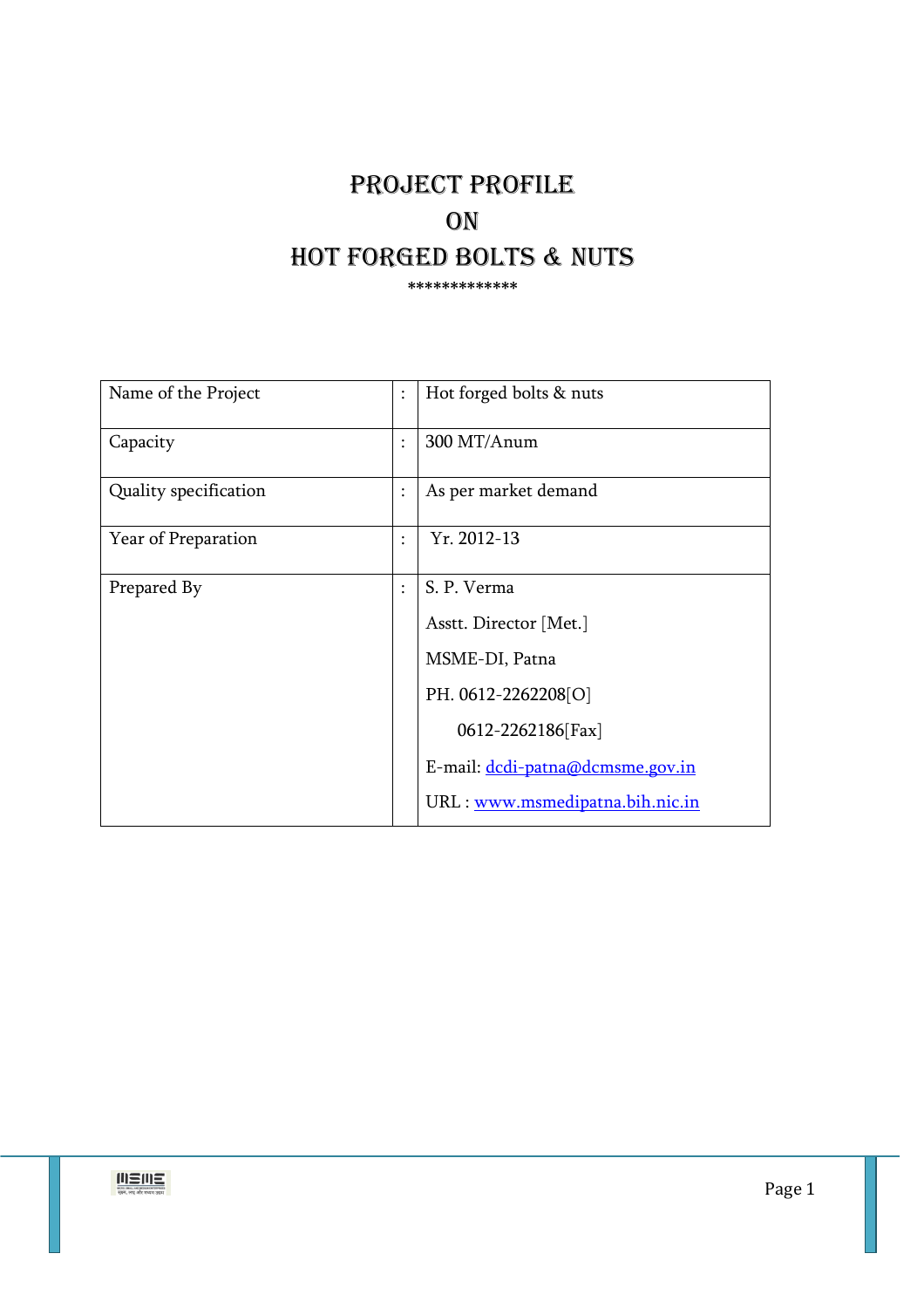#### 1. INTRODUCTION :

Bolts & nuts are a type of industrial fasteners used in various products, machines, structures etc. A fastener is used for joining, holding or assembling a single or multiple components. Bolts and nuts are in the category of repeated used fasteners. Bolts and nuts are in the category of headed and threaded fasteners. Based on the process of manufacture it is classified as machined bolts & nuts and hot forged bolts & nuts.

### 2. MARKET :

Hot forged bolts & nuts are among the most commonly used fasteners in the industrial transport, fabrication cum construction and automobile sectors. There are good number of Automobile Industry as well as auto workshop units in the country, which require hot forged bolts & nuts. Keeping the point in view there is a wide scope of establishing units producing hot forged bolts & nuts of different shapes and sizes.

### 3. BASIC AND PRESUMPTION :

This project has been prepared on the basis of the following presumptions :

- 1. Working hour per day : 8 Hrs. per shift and 300 working days per year.
- 2. Time period for achieving full capacity utilization : 3 Yrs.
- 3. Labour wages : As per local market value or otherwise as per minimum wages act.
- 4. Margin money : 20% of the total investment.
- 5. Land cost & construction of sheds : Leased from IADA or on rent.
- 6. Cost of machines & equipments : Based on indigenous market price.
- 7. Subsidies & Grant from Central/state Governments : Based on govt. policy.

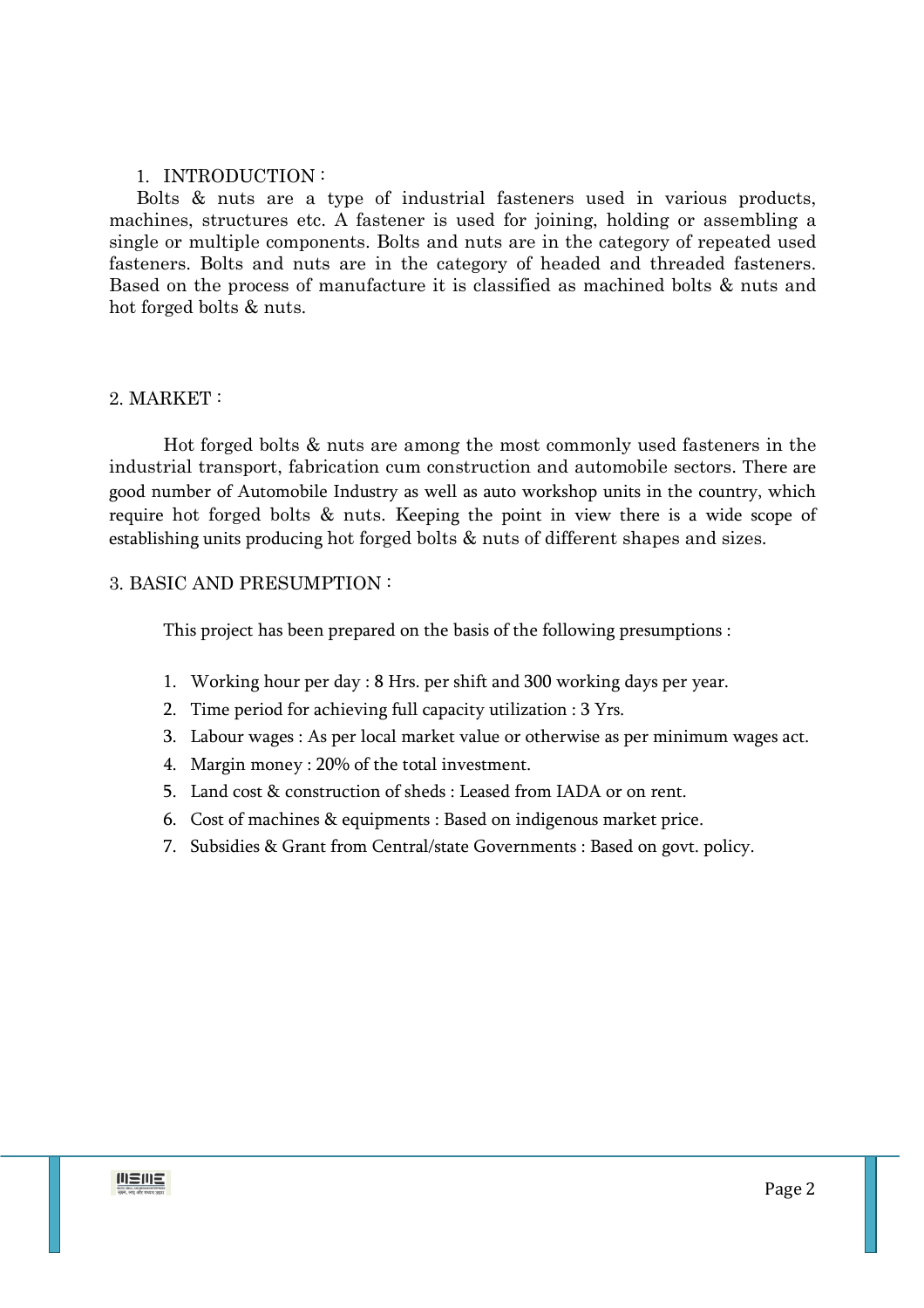#### 4. IMPLEMENTATION SHEDULE :

| 1. Preparation of detailed project report    | - 1 Month             |
|----------------------------------------------|-----------------------|
| 2. Provisional registration                  | - ½ Month             |
| 3. Sanction of Term Loan                     | - 1 Month             |
| 4. Acquisition of Land                       | - ½ Month             |
| 5. Civil Construction                        | - 1 Month             |
| 6. Procurement of machine and equipment      | $-1\frac{1}{2}$ Month |
| 7. Arrangement of utilizes                   | - ½ Month             |
| 8. Procurement of raw materials              | - ½ Month             |
| 9. Erection, installment and electrification | - 1.5 Month           |
| 10. Recruitment of stall                     | $-$ ¼ Month           |
| 11. Commission of train run                  | - ¼ Month             |
| 12. Commercial production                    | - ¼ Month             |

### 5. TECHNICAL ASPECTS :

Hot forged bolts & nuts are manufactured by a process of hammering or pressing when the material is in a red hot condition or to be scientifically specific, when it is above the re-crystallization temperature of the material. The process of forming the product by hot forging is resorted to as this process invests certain advantages over the product manufactured by machining only. Some of these are saving in materials, better grain structure and grain flow, improved strength, high production and the like. At the same time it is tested after manufacturing operations in order to control mechanical properties of the components required to impart in it.

#### 6. QUALITY SPECIFICATIONS :

The quality of hot forged bolts and nuts have to be superior and good in all aspects in order to fulfill the requirement of the customer and standard provided by the customer. The products are to be checked at every stage of operations with regard to the various critical dimension of products and its form. To achieve this right quality of material have to be used depending on the type and classification of the product. After completion of the process final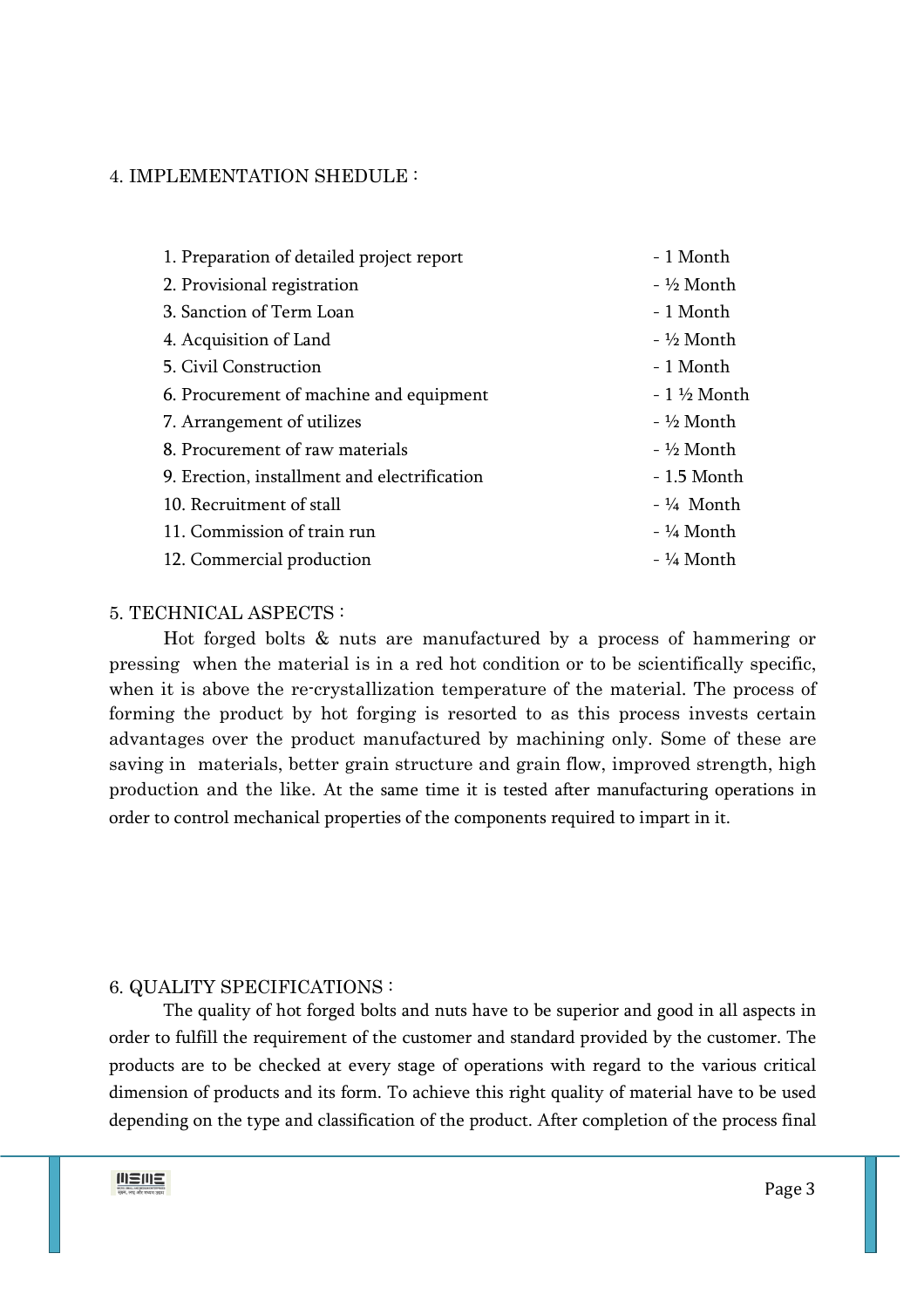inspection as per the standard given are made. Necessary rectification in the process cycle is made if required to maintain the standard.

The BIS has formed a number of standards for fasteners like:-

IS 1363-1967 : Black hexagon bolts , nuts & lock nuts (dia 6-39mm)

IS 1367-1967 : technical supply conditions for threaded fastners.

IS 4260-1967 : dimension of lengths and thread lengths for bolts, screws and studs.

IS 4172-1967 : dimension of redials under the head of bolts & nuts etc.

IS 6623-1972 : high tensile friction grip nuts etc.

7. PRODUCTION CAPACITY :

Bolts & nuts of 12 to 36 mm size : 300 MT per annum

### 8. POLLUTION CONTROL :

 Heat treatment industry has a share in the present environmental degradation. So it requires NOC from Pollution Control Board of the State. Heat treatment Industry depending on the character of the production is a great source of heat, toxious gases, dust and noise. It also produces a large quantity of wastes such as irreclaimable ashes and scales. It also produces a large quantity of wastes such as irreclaimable ashes and scales. These all elements have individual contributory affect on the environmental degradation and causes unhealthy and unsafe, conditions within the unit. The important consideration to prevent pollution is the right choice of appropriate technologies to be adopted and correct installation of instruments and machinery.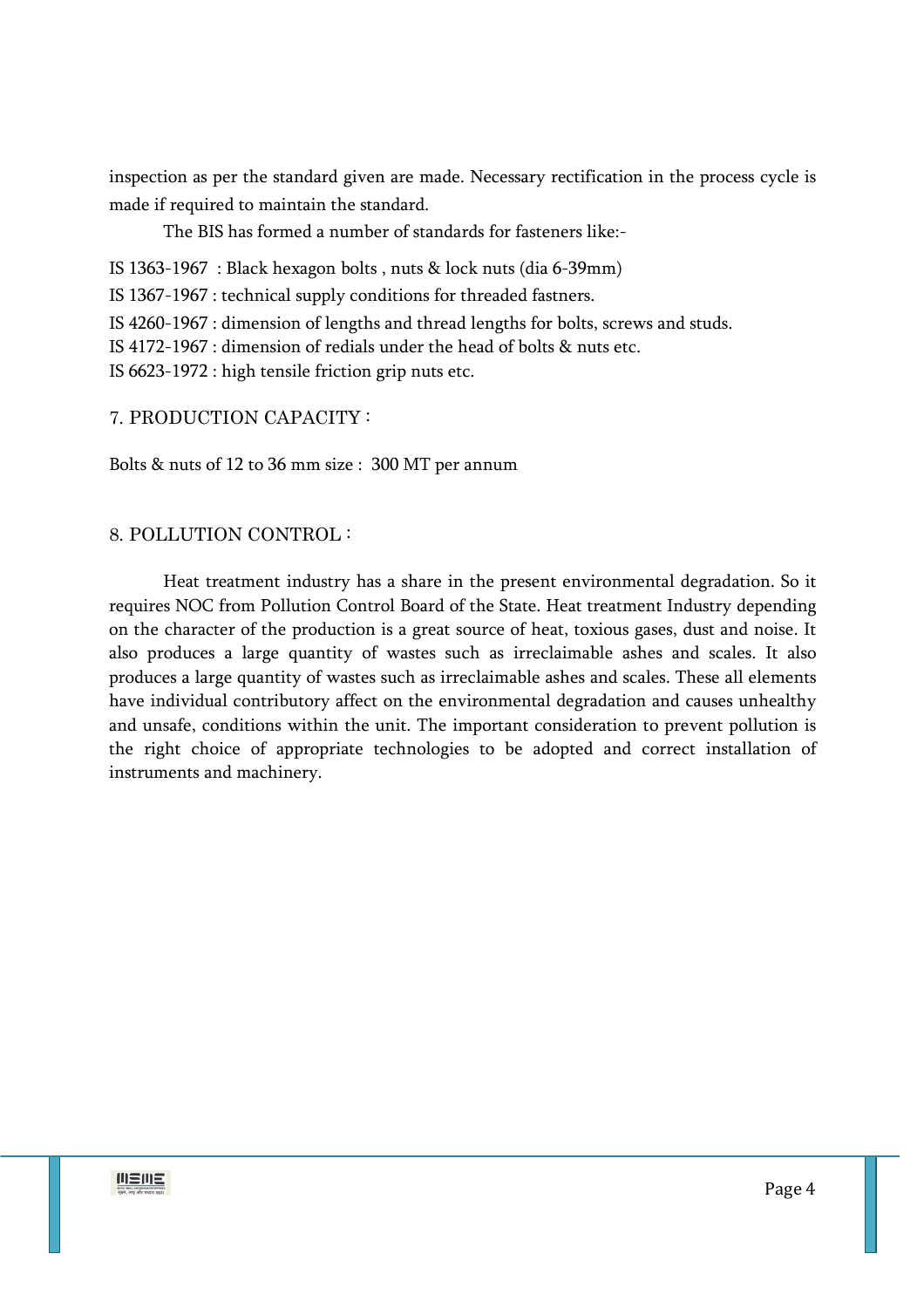There are mainly two methods for control of pollution in a small Industrial units :

1. By Exploiting Metrological and Topographical Conditions :

 For small unit, the exploitation of natural draughts and climate conditions are best cheapest methods for dispersion of chimney emissions. Use of equipment like gas scrubbers, ventilation fans, washers etc require considerable capital investment and also in value running expenses.

 2. By using various equipments for cleaning and dispersion of heat treatment emissions :

 Use of high stack chimney and operating the unit at a time of favorable natural draught through chimney, helps to successfully disperse the dust and gases emitted from the unit at zero or negligible cost. Proper treatment and handling of the raw material also reduces the emission contents, particularly dust. Use of simple measures like removal of dust from the furnace charge, use of oil of proper strength with appropriate air blast will also help to a great extent.

# 10. ENERGY CONSERVATION :

 It has become essential these days that the energy conservation efforts are needed to be strengthened substantially. The energy audit is an integral part of an energy conservation project and is the key to a systematic approach for decision. Various factors which affect fuel economy in industrial furnaces may be stated as :

- 1. Complete combustion with minimum excess air;
- 2. Proper heat distribution;
- 3. Operating at the desired temperature;
- 4. Reducing heat losses from openings,
- 5. Minimizing wall losses;
- 6. Waste heat recovery from flue gases;

The principles of good combustion for the proper selection and maintenance of fuel oil burner is very important and it has the main role. So, standard and good quality burner should be used for better conservation of oil fuel.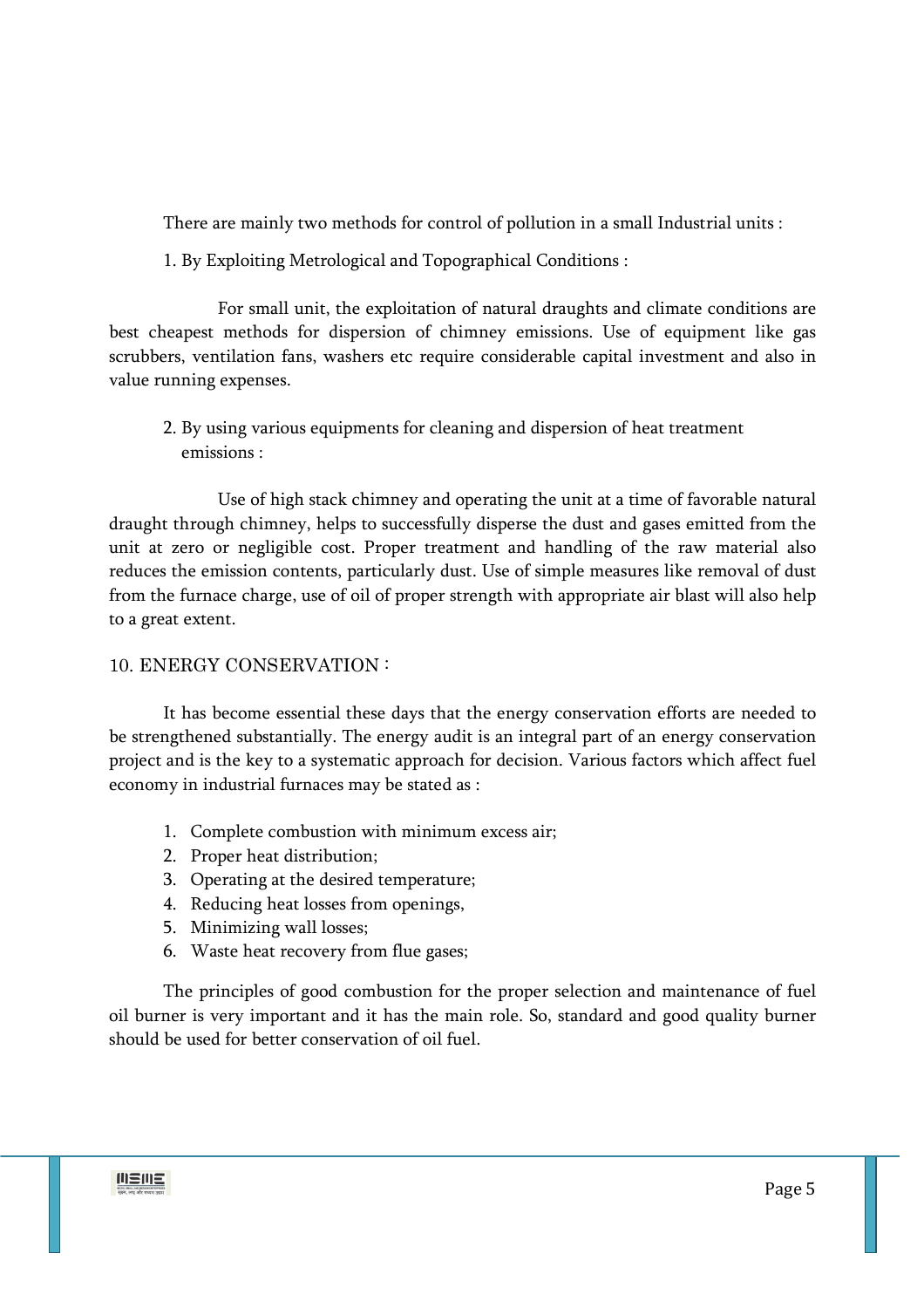# 10. FINANCIAL ASPECTS : (hot forged bolts & nuts)

- 1. Fixed Capital :
- i) Land and building : Total Covered area : 300 sqm. Rent Rs. 10000 p.m. Build up area : 120 sqm.
- ii) Machinery & Equipments (Indigenous) :

| <b>SN</b> | Description                                                            | No.            | Rate   | Amount  |
|-----------|------------------------------------------------------------------------|----------------|--------|---------|
|           |                                                                        |                |        | (Rs.)   |
| 1.        | Oil fired F/c with blower, 3HP Motor, oil tank,                        | $\overline{2}$ | 75000  | 150000  |
|           | burner, pipe lines etc.                                                |                |        |         |
| 2.        | Friction screw press 150 tone capacity, 15 HP Motor                    | 1              | 250000 | 250000  |
|           | for forging bolts.                                                     |                |        |         |
| 3.        | Horizontal nut forging M/c (15 HP motor)                               | $\mathbf{1}$   | 275000 | 275000  |
| 4.        | Inclinable power press (50 MT capacity with 5 HP                       | $\mathbf{1}$   | 150000 | 150000  |
|           | motor)                                                                 |                |        |         |
| 5.        | Inclinable power press (30 MT capacity with 3 HP                       | $\mathbf{1}$   | 85000  | 85000   |
|           | motor)                                                                 |                |        |         |
| 6.        | Double spindle nut tapping M/c with 2 HP Motor                         | $\mathbf{1}$   | 25000  | 25000   |
| 7.        | 2 <sup>nd</sup><br>'Adda'<br>operation lathe<br>type<br>for<br>facing, | $\mathbf{1}$   | 70000  | 70000   |
|           | chamfering, sizing etc. with 1 HP motor                                |                |        |         |
| 8.        | Thread rolling M/c with 10 HP motor                                    | $\mathbf{1}$   | 250000 | 250000  |
| 9.        | Thread cutting M/c 'Landis type' 5HP motor                             | $\mathbf{1}$   | 95000  | 95000   |
| 10.       | Power Hacksaw 150 mm capacity (1 HP)motor                              | $\mathbf{1}$   | 21000  | 21000   |
| 11.       | Weighing balance, platform type capacity 200 KG                        | $\mathbf{1}$   | 10000  | 10000   |
| 12.       | Bench type drilling M/c 20 mm cap. with 0.75HP                         | 1              | 15000  | 15000   |
|           | motor                                                                  |                |        |         |
| 13.       | D E bench grinder 200 mm wheel with 1HP motor                          | 1              | 10000  | 10000   |
| 14.       | Dies, fixtures, tools gauges etc.                                      |                | 35000  | 35000   |
| 15.       | Fire fighting equipments                                               | 1              | 7500   | 7500    |
| 16.       | Hand tools & material handling equipments                              | LS             | 15000  | 15000   |
|           | Total:                                                                 |                |        | 1463500 |
|           | Electrification & Installation charges @ 10% of the                    |                |        | 146350  |
|           | machinery & equipment                                                  |                |        |         |
|           | Furniture & office equipment                                           |                |        | 115000  |
|           | Total:                                                                 |                |        | 1724850 |
|           | Pre operative expenses                                                 |                |        | 50000   |
|           | Total:                                                                 |                |        | 1774850 |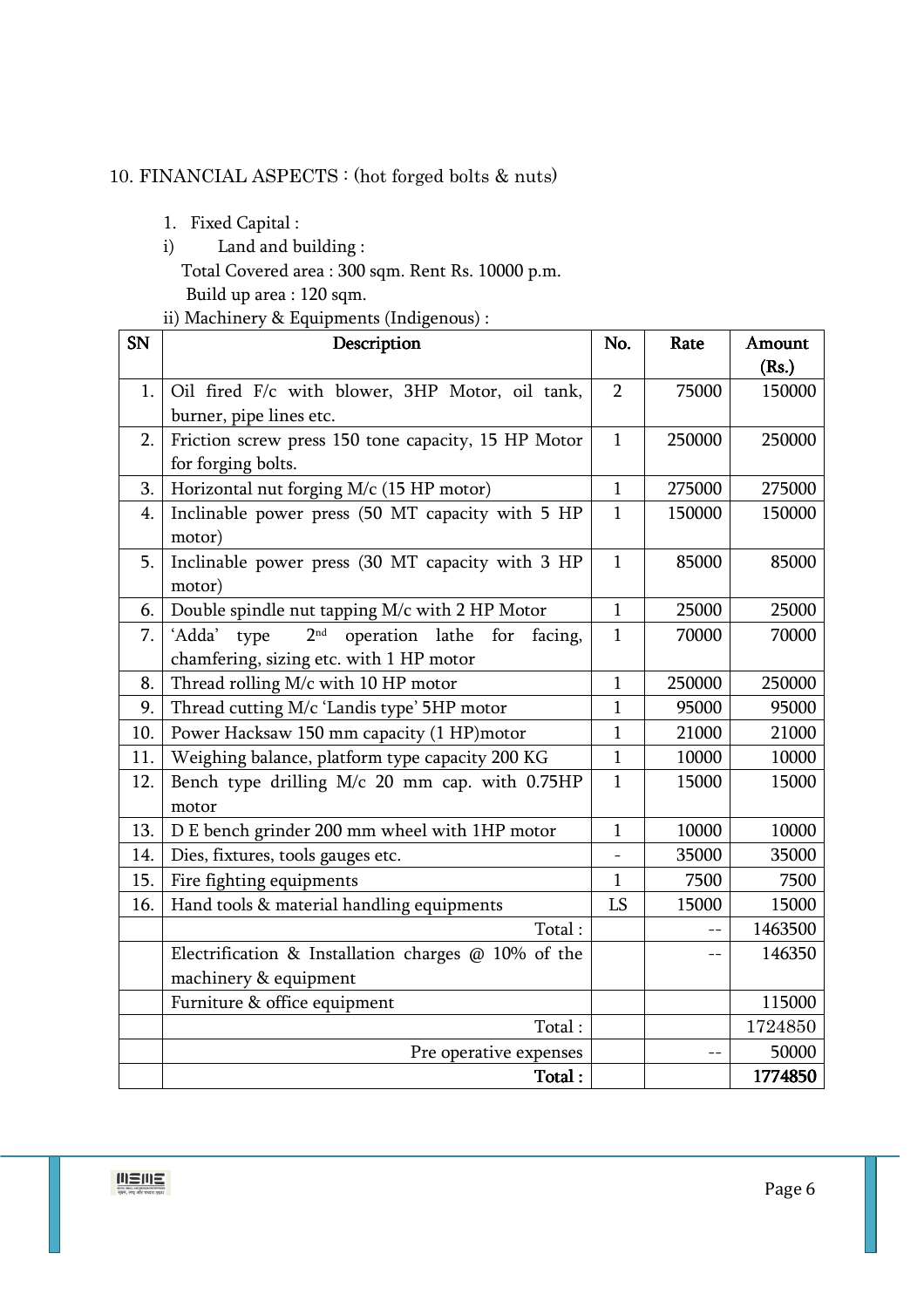# 1. Personnel :

| Sl.No.      | Designation            | No. | Salary (pm) | Total (Rs.) |
|-------------|------------------------|-----|-------------|-------------|
|             | Supervisor/Engineer    |     | 14000       | 14000       |
| ii          | Skilled workers        |     | 12500       | 12500       |
| iii         | Semi-Skilled Workers   |     | 10000       | 10000       |
| iv          | Maintenance worker     | 2   | 9500        | 9500        |
| $\mathbf v$ | Store-keeper-cum-clerk |     | 11500       | 11500       |
| Vĺ.         | Watchman-peon          | 2   | 5500        | 11000       |
|             |                        |     | Total:      | 68500       |
|             | Staff welfare@ 15%     |     |             | 10275       |
|             |                        |     | Total:      | 78775       |

# 2. Raw Material (Per Month) :

| <b>SN</b> | Particulars              | $_{\rm Jtv}$ | Rate               | Value   |
|-----------|--------------------------|--------------|--------------------|---------|
|           | MS Rods of desired sizes | 28 MT        | Rs.35000/-         | 980000  |
|           | Furnace oil              | 1500Lit.     | Rs. $46/-$ per lit | 69000   |
|           |                          |              | Total:             | 1049000 |

# 3. Utilities (per month) :

| Electrical power 35.8 KWH @ $6/-$ per KWHx6x25 = |  |
|--------------------------------------------------|--|
| Water                                            |  |
| Total:                                           |  |

# 4. Other Contingent expenses (Per Month) :

| <b>SN</b> | Particulars            | ٠<br>$\bullet$ | Amount (Rs.) |
|-----------|------------------------|----------------|--------------|
|           | Rent                   | $\bullet$      | 10000        |
| 2.        | Postage & Stationary   | ٠<br>٠         | 2500         |
| 3         | Consumable             | ٠<br>٠         | 2000         |
| 4         | Repair & maintenance   | $\bullet$<br>٠ | 5000         |
| 5.        | Transport & Conveyance | ٠<br>٠         | 3500         |
| 6         | Unforeseen expenses    | ٠<br>٠         | 4500         |
|           | Total                  | ٠              | 27500        |

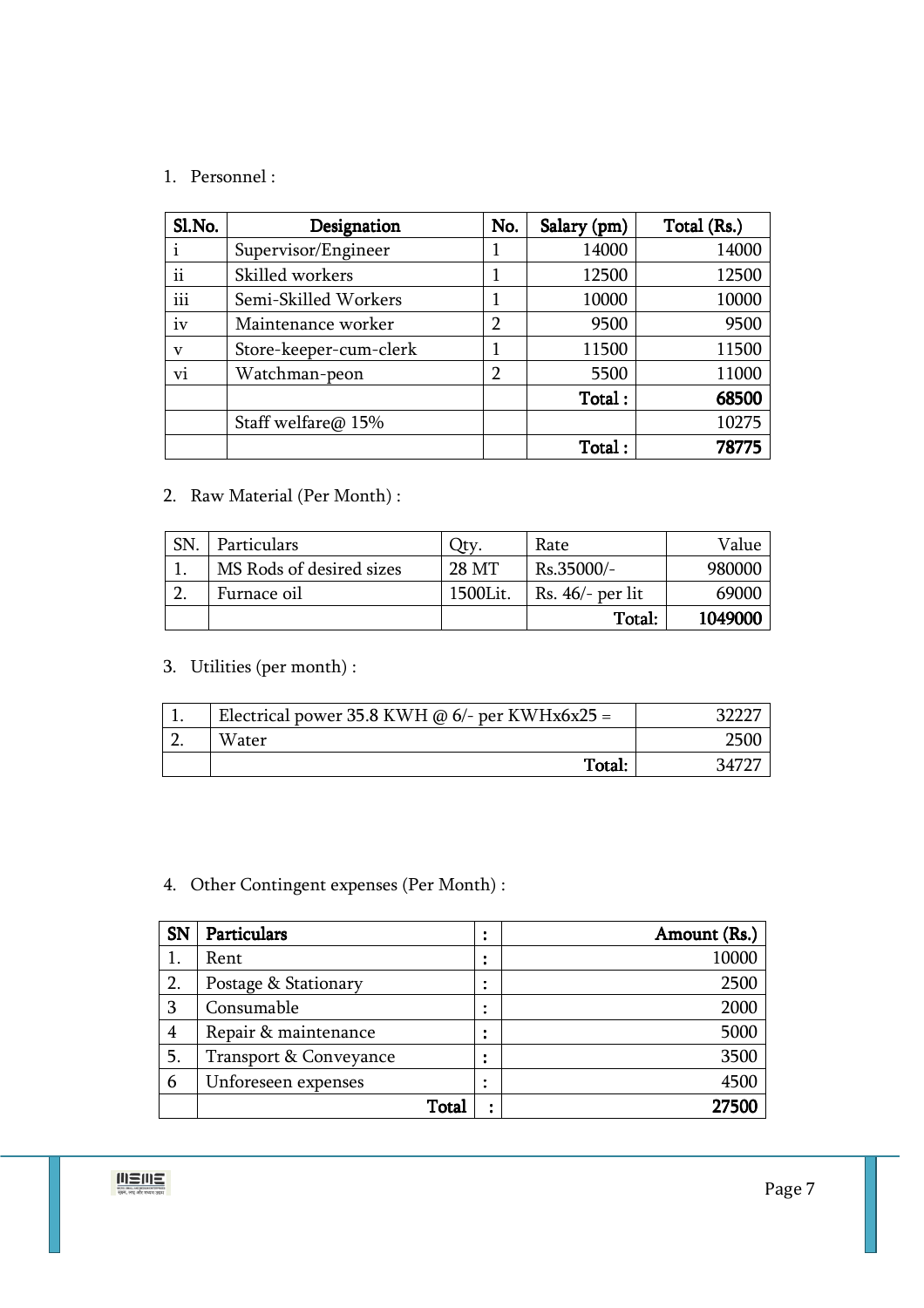# 5. Working Capital (Per Month) :

|                                                     | Raw Material          |   | 1049000 |
|-----------------------------------------------------|-----------------------|---|---------|
|                                                     | Personnel             |   | 78775   |
|                                                     | <b>Utilities</b>      |   | 34727   |
|                                                     | Other contingent exp. |   | 27500   |
|                                                     | Total                 |   | 1190002 |
| Total Working Capital for three months =1190000 X 3 |                       | ٠ | 3570000 |

#### 6. COST OF THE PROJECT :

| Fixed investment on M/cs. & Equipments  | 1774850 |
|-----------------------------------------|---------|
| 25 % of Working capital (3570000 x 25%) | 892500  |
| Total                                   | 2667350 |
| Sav(Rs.)                                | 2667500 |

# 11. MACHINERY UTILIZATION :

 The scheme is on the basis of 100 % efficiency on single shift basis, considering 25 working days in a month. This project is based on operations like material heating to forging temperature, forgings, trimming, normalizing & rough machining etc the break-even-point has come to 43 % which will be achieved on giving care at different operational stage and full capacity utilization is needed for full achievement. The repayment period of the project is three Years.

# 12. FINANCIAL ANALYSIS :

1. Cost of Production (per year)

|    | Recurring cost $(1190000 \times 12)$               | 14280000 |
|----|----------------------------------------------------|----------|
| 2. | Depreciation (15% x 1463500)                       | 219525   |
| 3. | Interest on investment $\omega$ Rs. 14% x 2667350= | 373429   |
|    | Total:                                             | 14872954 |
|    | or say $(Rs.)$                                     | 14873000 |

# 2. Turn Over (per year)

| Bolts & nuts 300 MT x @ Rs.55000 / MT =          | 16500000 |
|--------------------------------------------------|----------|
| Forging scrap & rejections 24 MT x $@30000/MT =$ | 72000    |
| Total:                                           | 16572000 |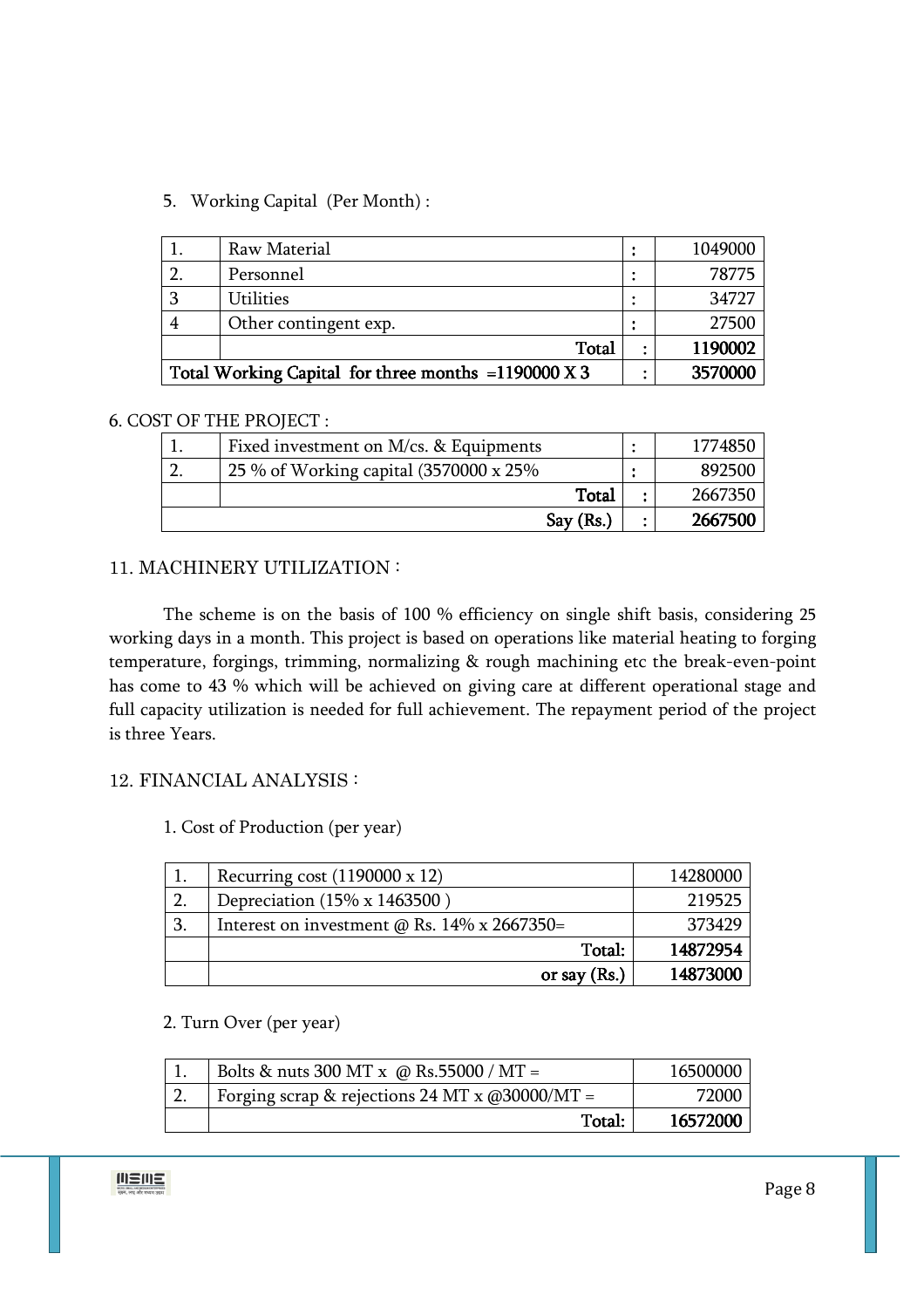3. Profit (per year) :

Or Annual Sales – Cost of Production = profit  $= 16572000 - 14873000 =$ Rs.1699000/-

4. Net Profit on sales (per year) :

| Net Profit x 100 / Total Sale     |          |
|-----------------------------------|----------|
| $= 1699000 \times 100 / 16572000$ | $= 10\%$ |

5. Rate of Return :

Net Profit x 100 / Total Investment  $= 1699000 \times 100 / 2667350$   $= 63\%$ 

6. Break Even Point :

Fixed Cost : 1. 40% salary & wages (78775x12) x 40% 378120 2. 40% utilities & other expenses (746724x40%) 298690 3. Depreciation furnace Dies & Tools @ 15% x 1463500 219525 4. Interest on total capital investment  $\omega$  14% x 2667500 373450 Total: 1269785 or say 1269800

BEP :

Fixed Cost x 100 / Fixed Cost + Profit

| $= 1269800 \times 100 / (1269800 + 1699000)$ | $= 43 \%$               |         |
|----------------------------------------------|-------------------------|---------|
| Profit+Depriciation+Int on term Loan         | $1699000+122600+373429$ | 2195029 |
| $DSCR = 1$<br>Int. on TL +Installment of TL  | $373429 + 875835$       | 1249264 |